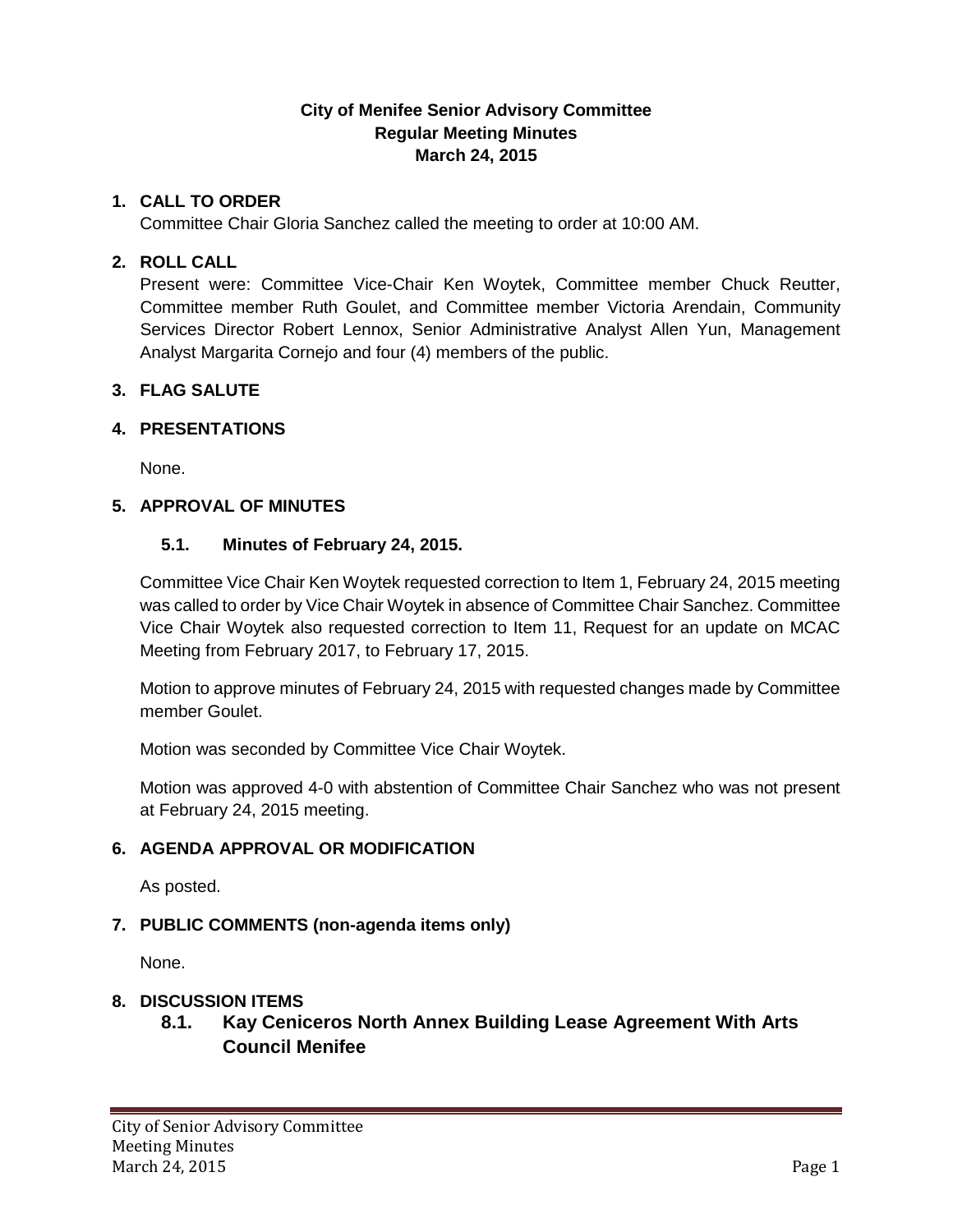$\triangleright$  Recommend City Council authorize the City Manager to execute a Facility Lease Agreement with Arts Council Menifee for partial use of the Kay Ceniceros Campus, North Annex Building.

Community Services Director Lennox provided a brief staff report of the proposed Facility Lease Agreement with Arts Council Menifee for partial use of the Kay Ceniceros Campus, North Annex Building.

Committee member Goulet requested some clarification on the types of activities proposed by Arts Council Menifee.

Staff provided clarification proposed programs would include a variety of activities included as an exhibit to lease agreement.

Committee Chair Sanchez wanted confirmation Arts Council Menifee would be providing a schedule for use.

A motion to recommend City Council authorize the City Manager to execute a Facility Lease Agreement with Arts Council Menifee for partial use of the Kay Ceniceros Campus, North Annex Building was made by Committee member Reutter.

Motion was seconded by Committee Vice Chair Woytek.

Motion was unanimously approved.

#### **8.2. Strategic Planning Workshop (cont.)**

 $\triangleright$  Continue review and prioritization of Senior Needs and Issues Discussion Items Summary from December 16, 2014 workshop

Community Services Director Lennox provided brief staff report on current strategic planning workshop items previously identified by Committee as future discussion items.

Committee Chair Sanchez indicated transportation has been identified as the main issue/concern for seniors.

Community Services Director Lennox indicated staff has inquired with RTA regarding cost estimates for additional transportation options, and would provide recommendations at future Committee meeting.

Committee member Goulet suggested Menifee Matters be updated to include time and place of Council, Commissions and Committees meetings.

Committee Chair Sanchez inquired if a dedicated senior section on the City webpage has already been integrated.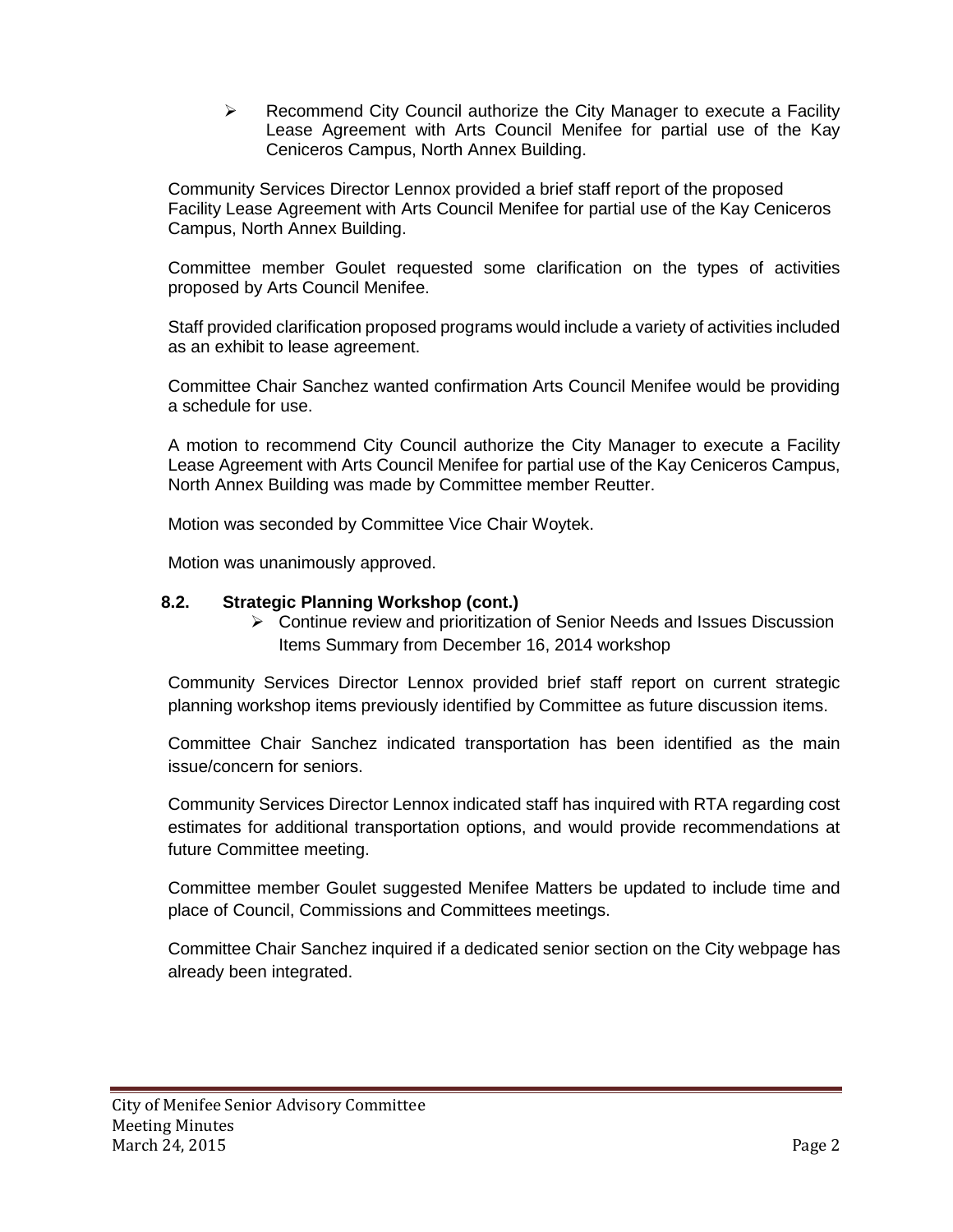Management Analyst Margarita Cornejo advised a senior section with various subsections has been incorporated and kept up to date as part of the City's new webpage.

Committee member Goulet asked about status of computer lab at the Kay Ceniceros Senior Center.

Committee member Arendain suggested City consider reaching to MSJC about teaching computer classes at the senior center, also inquired about printing access at the senior center.

Community Services Director Lennox indicated staff could reach out to MSJC and also clarified printing access is not currently available as a service at the senior center, but is available at libraries.

Committee Chair Sanchez asked senior center director Covey if there is high interest in computer lab.

Senior Center Director Covey confirmed there has been an on-going interest in computer lab by senior residents.

Committee member Reutter asked about cost of computer lab.

Community Services Director Lennox clarified there was not additional cost for computers, as these were re-purposed computers from existing city inventory.

# **9. COMMUNITY SERVICES DIRECTOR COMMENTS**

- **9.1. Parks, Trails, Open Space and Recreation Master Plan Update**
- **9.2. Senior Center Renovation Update**
- **9.3. Events and Activities Update**

Community Services Director Lennox provided an update on the upcoming community workshops for the Parks, Trails, Open Space and Recreation Master Plan on March 30, 2015 at the Kay Ceniceros Senior Center, April 20, 2015 at the Menifee Gym, and May 11, 2015 at the Sun City Civic Association.

# **10. COMMITTEE MEMBER REPORTS ON COMMITTEE ACTIVITIES**

Committee Chair Sanchez updated the Committee that the Older Persons Act has not yet been renewed.

# **11. FUTURE AGENDA REQUESTS FROM COMMITTEE MEMBERS:**

# **Items Scheduled for Future Agendas:**

Committee member Arendain inquired if there is a senior trips/excursions program.